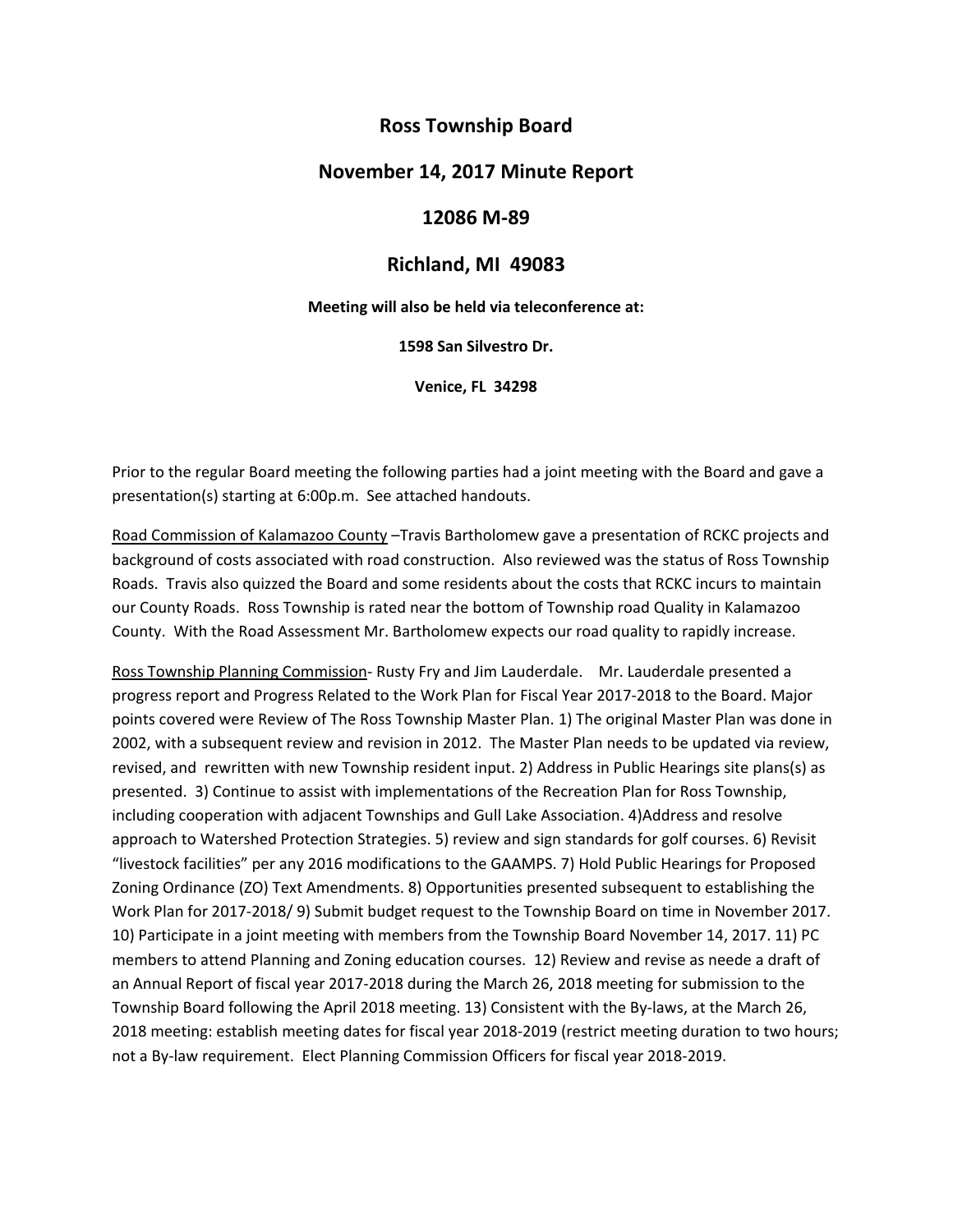Most of the related discussion was the review and revision of the Master Plan which is scheduled for every five years. Mr. Lauderdale asked for Board Assistance for direction and input. Attorney Rob Thall discussed that complete review of the Master Plan can cost anywhere from \$20,000 to \$40,000.

The Regular Meeting of the Ross Township Board was called to order by Supervisor Moore at 7:00pm

| Roll Call was as follows: |                                                   |                                                                |
|---------------------------|---------------------------------------------------|----------------------------------------------------------------|
| Present:                  | Diana Langshaw-Trustee<br>Norm Kellogg-Clerk      | Jeff Price-Trustee<br>Gary Moore-Supervisor                    |
|                           | Rob Thall-Township Attorney<br>Robb Blain-Trustee | <b>Cindy Genung-Treasurer</b><br>Sid Durham-via teleconference |
| Absent:                   | None                                              |                                                                |
| Also Present:             | Deputy Clerk- Alex Harris                         |                                                                |

Approval of the Agenda: Motion by Trustee Blain, supported by Trustee Langshaw and carried.

Approval of the Consent Agenda: Motion by Trustee Langshaw, supported by Trustee Price and carried. Trustee Durham asked that the motion, and Seconds for The Resolution to Sell land to the Gull Lake Marine Center, The Approval for the purchase of the new Township Sign and the Transfer of Signature Authority from Markillie to Kellogg be added to the minutes. This will be added to the final minutes.

#### Reports

**Ross Township Park** – Rusty Fry presented the Ross Township Master Plan Review to the Board. Mr. Fry spoke about taking 50 concepts from residents to develop the Consolidated Master Plan. These concepts were received during the Trucks and Tunes events at the Park this summer. The Master Plan looks at Lakeshore erosion control, Play area(s), a natural seating area, small band shell design, and separate parking from the play area and shoreline. Also included in the plan were some small nature trails on the south side of the property and upgrades to our current restroom/changing room facilities. Also included in the plan was a small floating dock along the south side shore. This would be used primarily for handicapped accessibility to the shoreline. Some residents expressed concerns that the dock would allow power boats into the designated swimming area. Mr. Fry stated that the dock is small and designed for accessibility for special needs users. No power boats will be allowed.

The next steps for the Parks Committee is to come up with cost estimates, from the Landscape Architect, Schedule a Public Hearing of the Plan, and Approval of the Master Plan. Once these are complete the Committee can apply for Grant funding in March 2018. Mr. Fry stated that it could take about 5 years to complete the final project.

**Gull Lake Quality Organization –** Mike Gallagher‐ President presented a report on the GLQO monitoring programs for Gull and Little Long Lake. See Attached report for details. The GLQO used a Secchi Disk for water transparency test. They also monitor total Lake Phosphorus, and Chlorophyll A. They also monitor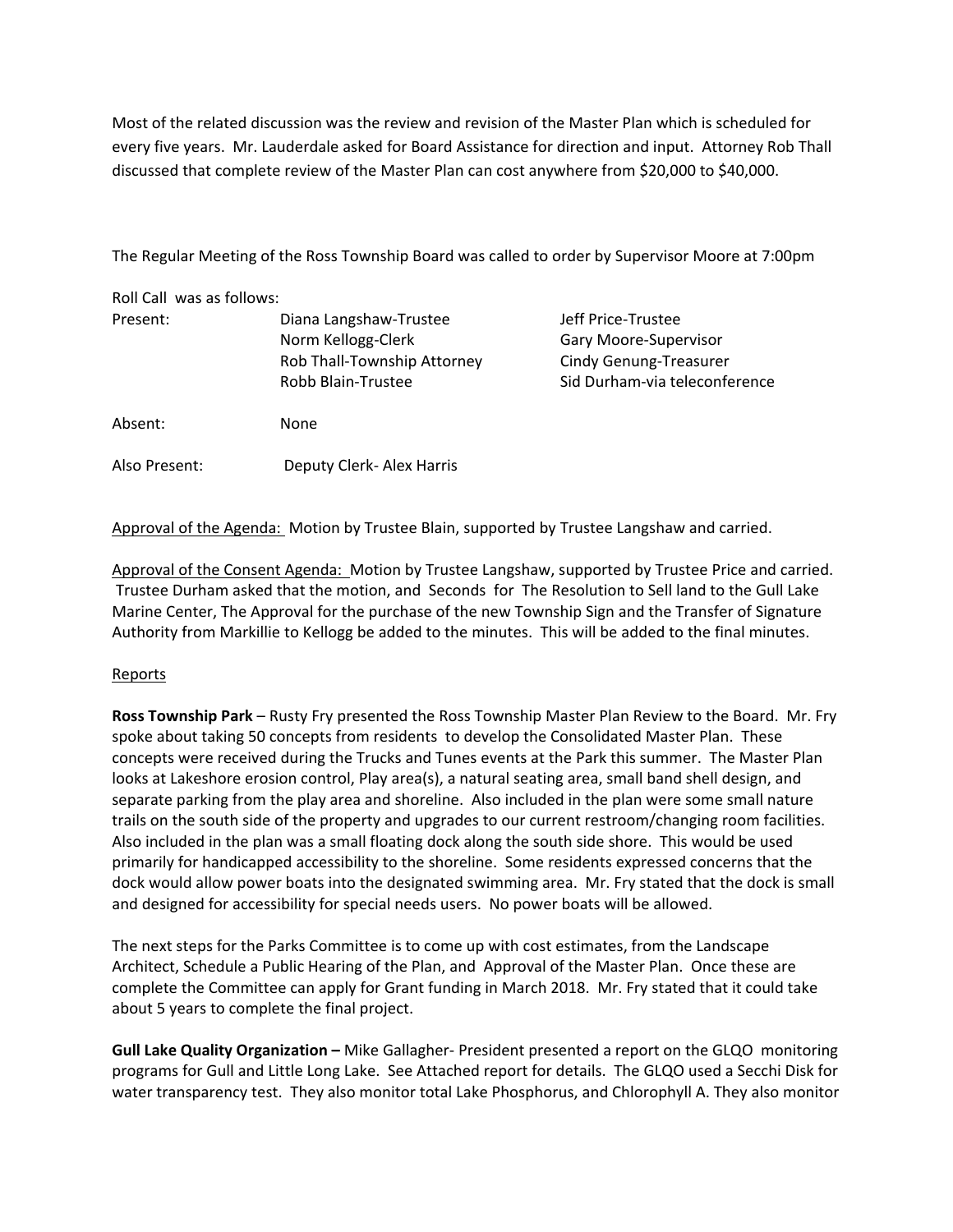dissolve oxygen and temperature during the spring/summer seasons. They also have identified 26 different plants in Gull Lake, along with 2 invasive species. Zebra Mussels continue to be a problem in both lakes. A new invasive plant species Starry Stonewart invaded Gull Lake in 2014. It is a particularly aggressive algae. The GLQO organized a treatment and in 2017 it spread to about 5 acres of Gull Lake. GLQO funded two treatments at a cost of just under \$3000.00. Future treatment will be necessary and no lake in Michigan has found a way to eradicate the problem without causing more problems. The GLQO also does a test called Score the Shore. Every 1000 foot section on Gull Lake is scored for shoreline habitat. Overall the lakeshore habitat of Gull Lake is significantly below average when compared to other lakes in the program. This is due to many metal/stone seawalls along Gull Lake. The GLQO also installed a boat wash in Prairieville Park this summer at a cost of \$63,000. This project drove awareness of invasive lake species. Mike stated that they tracked that 50% of the boats that came to Gull Lake came from another lake. Every boat leaving the lake was washed. Approximately 6 to 8% of the boats entering the lake needed to be washed. The boat wash was staffed by Prairieville Park but paid through the GLQO.

**Supervisors Report –** Supervisor Moore state that the new Township Sign 50% down payment was made and the sign has been ordered. Our property sale to Gull Lake Marine is progressing , Devon Title is presently doing a Title Search in anticipation of preparing the closing documents. The Ross Township Fire Department's Haunted House was a big success. 500 to 600 Children went through the Haunted House. It was a great job by our Fire Fighting Staff and volunteers. Clerk Kellogg introduced Alex Harris as the new Ross Township Deputy Clerk. Some dead trees on Township property will be addressed shortly. Tree companies have been hired to complete the removal of the dead trees. Also our budget process will start the first week of January 2018. Please prepare any items that that the Board should address during the budget process. One item that needs review, discussion and possible approval is our annual Police Protection Agreement with the Kalamazoo County Sheriff's Department. This is due for renewal in January 2018. Supervisor Moore stated the new contract increased 1.7% from our previous one year contract to \$125,402.00 per year. Board Discussion ensued to inquire about possible alternatives to this agreement. Joint ventures with other local townships/villages, etc. A motion was made by Trustee Blain and supported by Trustee Price to renew the one year contract. The motion carried by all ayes. It is the understanding that the Board wishes to look at alternatives for next year for police protection. Supervisor Moore is already in discussion with other local officials to coordinate some possible cost savings. Renewing the contract now will give the Board a year to analyze and recommend any changes for calendar year 2019.

#### **Public Comments –** Non agenda items, 2 minute limit per topic.

Ron Kendall – Kalamazoo County Commissioner. Ron stated that part of the increase in our budget 1.7% is for OPEB benefit increases. Half of all municipalities are underwater in OPEB liabilities. This increase will balance out Kalamazoo Counties OPEB liability. His area does the budgets for all of the Courts, Sheriff Departments, etc. Please reach out for information to his office anytime. He wants our comments and concerns brought to the County Commission through his office. He is our voice on the County Commission.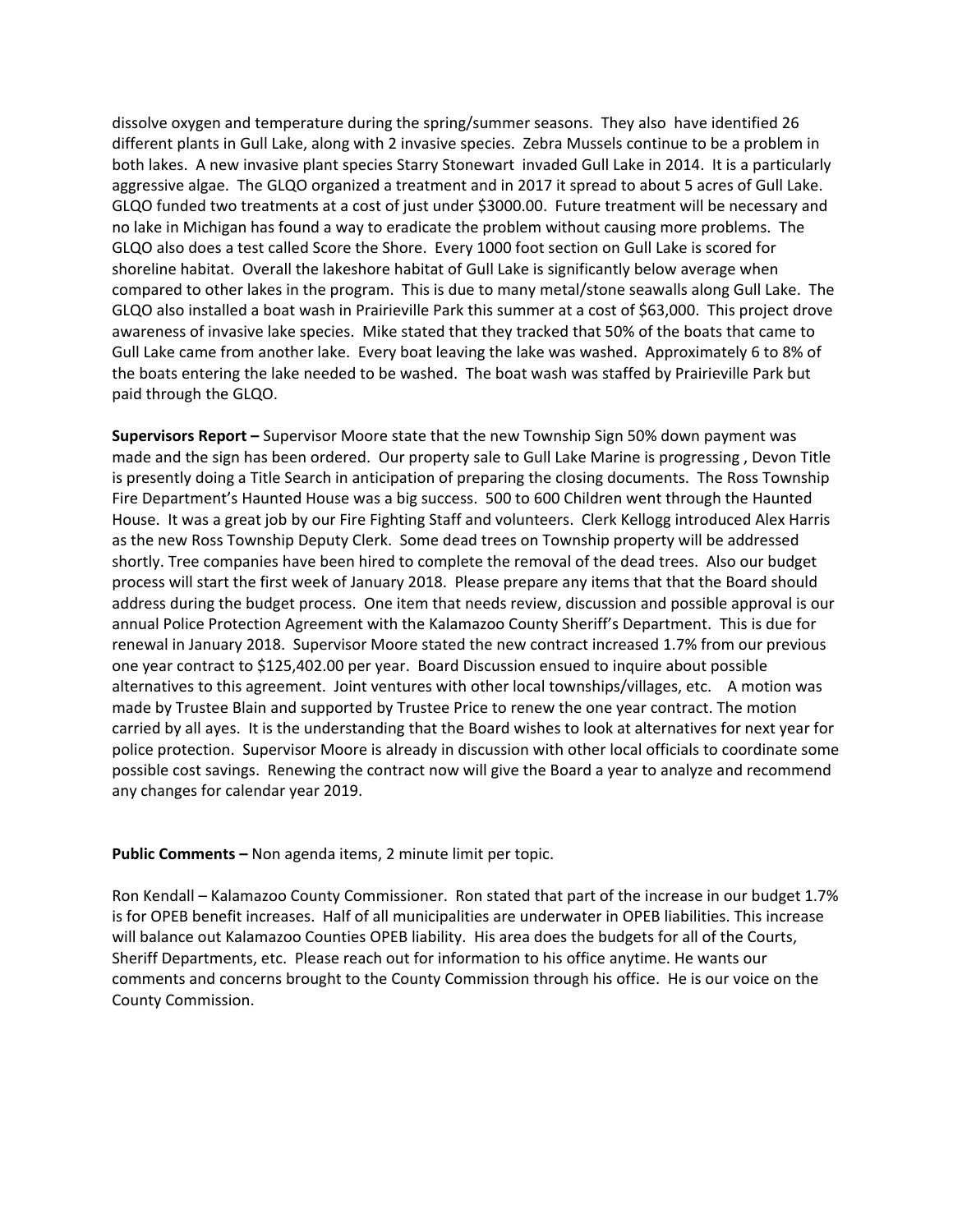Judy Geary-6191 N 37<sup>th</sup> Street - Ms. Geary has concerns about Township communication vis a vis our Board Meetings/ Agendas/ Planning Commision etc. and the timing of the posting for residents review prior to these meetings. She would like us to post on our website any public meeting issues so that more Township residents can see what meetings they may want to attend. Also the Road Assessment letter had no mention of any interest rate. She also wants our Road Assessment resolution put on the Township Website Also our Planning Commission meeting of November 27, 2017 has no detail for review. She is also not getting emails from the Township, and would like to have that rectified. She also stated that the staff at the Township has been very helpful with information when she came to the office in person.

Kaye Dack – 14061 East B Ave. – She had a question as to our Road Assessment and the date to pay the assessment with no interest charge. Treasurer Genung stated that the balance can be paid prior to March  $1^{st}$ , 2018 with no interest charge. Your tax statement may show the road assessment payment due to mailing and printing deadlines. Tax bills need to be printed and mailed by Dec.  $1<sup>st</sup>$ , 2017 for the winter tax bills. Interest is anticipated to be around 4% for the Road Assessment if not paid off. She also wanted the Township to communicate the Bond Issue details when finalized.

Diane Charles ‐11490 E G Ave. – What happens if the Bond purchased for the Road Assessment is defaulted? Attorney Thall addressed this issue and explained on how this won't happen. The assessment is designed to raise the money to make all bond payments. If individual residents don't pay the road assessment they are liable for foreclosure on their property as any delinquent property taxes trigger. Are the October 10, 2017 Board Minutes available on the website, yes they are after approval. She also had a question as to what date was the Road Assessment Tax roll approved. October 26, 2017 was the approval date. Residents have until November 27, 2017 to appeal to the Michigan Tax Tribunal.

#### **Old Business**

Medical Marijuana: Supervisor Moore has had several meetings with the County Sheriff and local County Officials to discuss the Townships options. Additionally Trustee Blain attended the County Meeting at Kalamazoo Valley Community College that gave information and detail for opt in and opt out issues and costs for each of the 5 areas of licensing required by the State. Trustee Blain stated that that the State had not finalized the emergency rules (framework) of accepting Licenses on December 15, 2017. There are now 30 to 40 pages of emergency rules under review. One option discussed by the Board was to wait on a motion to opt in until the emergency rules are finalized. These rules may never be finalized as the document will be an ongoing framework to this new business operation in the State of Michigan. There are already legal Medical Marijuana growers in Kalamazoo County. (Ross Township) This new law will now have them be licensed by the State under their laws and guidelines. A way for the State to regulate the Production, Sales, Transportation, Quality control and Growing of Marijuana in the State of Michigan. Attorney Thall discuss the possibility of multiple licenses in all five areas of Marijuana production. Owners can possibly stack licenses to expand production. A License to grow say 1500 plants (one license) the business can apply for a get more to grow more plants. There can be many license options allowed under the statute and local ordinances if approved. Attorney Thall state that if the Township authorizes the business request, they can apply for a license through the State. The State will do all of the due diligence required to be approved for any Marijuana license. The Township can also revoke our specific Marijuana Ordinance anytime in the future. The Township would have to revoke a specific ordinance to stop or cease a Marijuana business, the Township could not stop a specific business once approved for the license. This could only be done by changing our Township Ordinance. Grow operations are generally approved in Agriculture Zoned land. A special use permit would be needed for other operations such as Transportation/ Production/Lab Testing.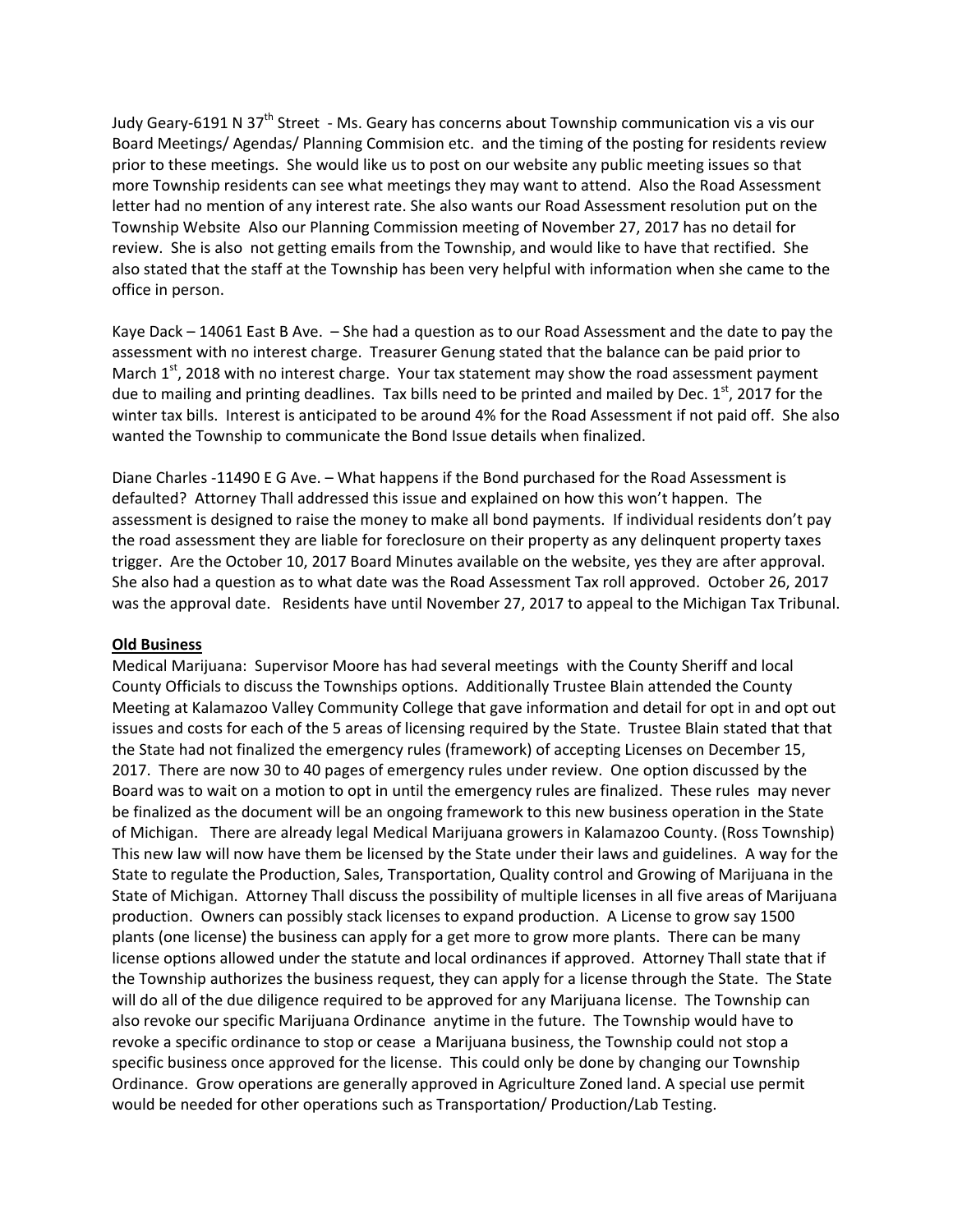The Board discussed what If the Township Opts in on any of the 5 areas, what is the cost to the Township? Possible additional costs to the Township are to Fire Service, water and enforcement issues. These can be offset by the Licensing fees charged by the Township.

Trustee Price talked about the **Pros** to opt in: Revenue to the Township (fees) and the possible 3% State revenue sharing (provisioning center) First to market matters as to attracting new businesses. **Con**  the emergency rules are not finalized. Trustee Price also had concerns about the Township supplying the State with information for their due diligence . Copy of out Zoning Ordinances, and any description of any Zoning Violations by the applicant in a timely manner (90day limit) The Township could authorize a grower on a provisional basis subject to all ordinances now and in the future.

It was discussed that the Planning Commission needs to verify the detail of our Ordinance and Zoning issues, as to spacing, lighting, noise, etc, to go forward so we may apply the rules uniformly. Planning Commission will need to Change Zoning to show where the Marijuana facilities will be allowed and how.

Trustee Blain was asked if all of the information he received changed his mind set. His response was no. Treasurer‐ Genung asked can the State change our zoning ordinances? – possibly through legislation. There are presently 214,000 people in Michigan able to grow Marijuana for medical use. This allows 14 plants for care givers. These new rules will allow the State to monitor Seed to Sale tracking of all Marijuana growing/production/transportation, sales and lab testing. Trustee Blain stated that a licensed transporter is needed even if the grow facility and production facility are in the same building.

Trustee Langshaw asked Planning Commission Chair Lauderdale, can the Planning Commission figure out our issues in time for the December deadlines for licensing? Chair Lauderdale said yes, but there will need to be public hearings in Feb. 2018 to address any issues. It will take some work and diligence of all involved to come up with our Ordinance plan.

With the end of the Board Discussion the Board moved on to address the Opt in and Opt out decisions for Authorization to Operate by License (Uses) in Ross Township.

1) Number of Growers in Ross Township. Unlimited Class A, Class B and Class C Licenses. Trustee Price‐ Aye, Trustee Langshaw Aye, Clerk Kellogg‐Aye, Supervisor Moore‐Aye, Treasurer Genung‐Aye, Trustee Blain‐Aye, Trustee Durham‐Nay. **Approved to opt in.** 6 ayes, 1 nay votes to Opt in for unlimited growers in Ross Township

2) Processors –lotions, oils etc. **Approve to opt in** for unlimited processing. 7 Aye votes to allow Processors in Ross Township

3) Provisioning Center – Dispensaries **Approve to Opt Out** 7 Aye votes to Opt out of allowing Dispensaries in Ross Township

4) Safety Compliance Facilities – Lab Testing. **Approve to Opt In** 7 Aye votes to Opt In to allow Safety Compliance Facilities in Ross Township

5) Secure Transporter – **Approve to Opt In** 7 Aye votes to Opt in to allow Secure Transporters in Ross Township.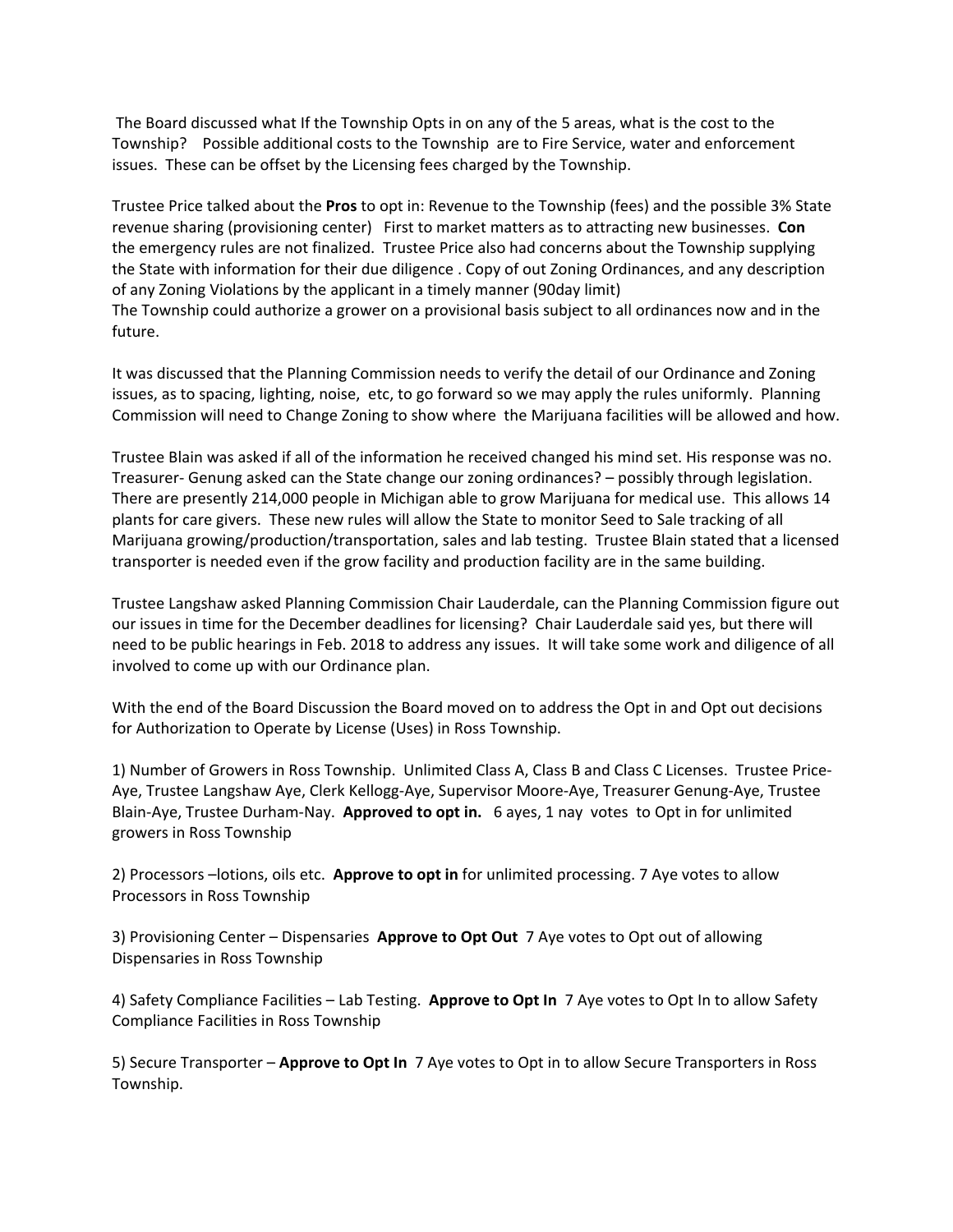A further Board discussion ensued as to what date can the Township accept applications? Attorney Thall stated that we can accept applications 30 days after the public publishing under the Ordinance. Attorney Thall will prepare the publication, and publish in the Kalamazoo Gazette. We would then be able to accept applications December 18, 2017 at the Township.

Planning Commission Chairman Lauderdale asked can the Planning Commission authorize co‐located growers/processors under our Zoning/ Ordinance guidelines? Yes, it is something the Planning Commission can consider in their recommendations.

A Board discussion was initiated by Attorney Thall as to the Townships fee structure for Licenses. Consensus was to charge \$5000 per license. Money to go into a segregated account only to be used to offset Township costs associated with Marijuana facilities/transporters costs. (Fire protection, possible hazmat issues, law enforcement and security)

Any revenue from the States 3% revenue sharing would be deposit into our general fund for Township uses.

#### **New Business**

Ordinance #138‐ review of land divisions, parcel depth not to exceed 4 times the width. Presently Ross Township has a depth to width ratio of 3. This change would move us to the State of Michigan standard of a parcel depth not to exceed 4 times its width. This will revise our old ordinance.

Motion to approve the adoption of Ordinance #205, motion by Trustee Blain, supported by Trustee Price.

Roll call vote, Trustee Durham‐ Nay, Trustee Price‐Aye, Trustee Langshaw‐Aye , Trustee Blain‐Aye, Clerk Kellogg‐Aye, Treasurer Genung‐Aye, Supervisor Moore‐Aye. Motion carried with 6 Ayes 1 Nay vote.

Planning Commission Ordinance #206 – to allow the collection of escrow fees and fees by resolution to cover site plans, zoning approval etc. Motion by Trustee Langshaw, supported by Treasurer Genung and carried unanimously.

Attorney Thall to prepare all updated Ordinances and public notices. When received these will be part of the meeting minutes as well as updated in our Township Ordinance file.

#### **Member Time**

Treasurer Genung – The special road assessment software has been installed. Software training was completed on November 14<sup>th</sup> by her and Deputy Treasurer Gene McKay. Also the Township has already collected \$125,000 in Road Assessment payoffs.

Clerk Kellogg – welcomed new Deputy Clerk Alex Harris and asked for Board approval of his \$13.00 per hour rate of pay. By voice vote of the Board his pay rate was approved.